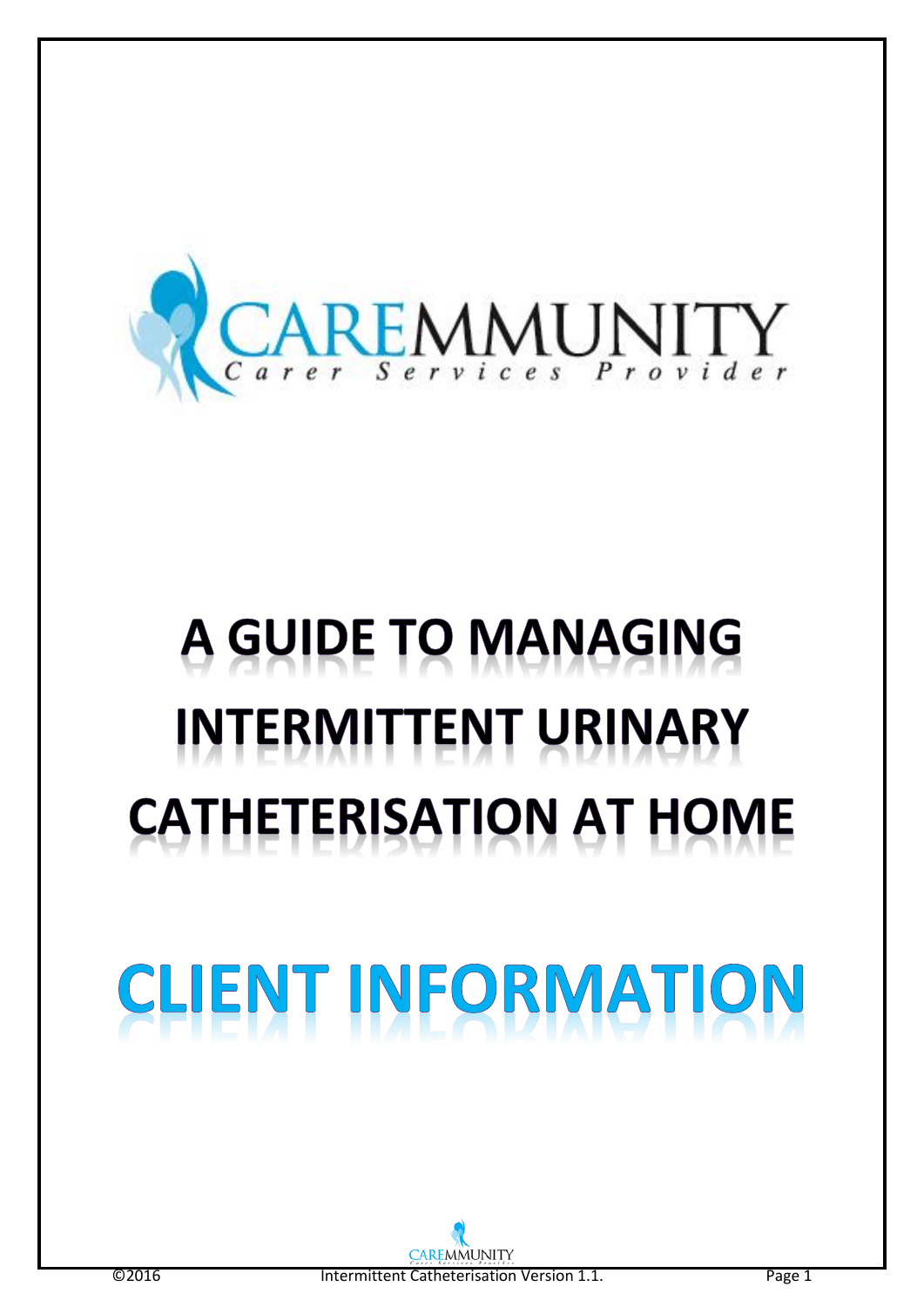### **Introduction**

Welcome to the Caremmunity client information handout "A Guide to Managing Intermittent Urinary Catheterisation at Home".

At Caremmunity we are here to help you manage your intermittent urinary catheter and answer your questions.

The nurse who comes to visit you will talk with you about any of the problems or issues that may happen. With the changes that an intermittent urinary catheter brings this handout is intended to help you adjust in the days ahead. It can be difficult to manage at times however we are here to assist and are only a telephone call away on 8347-1343.

## **What is an intermittent urinary catheter?**

An intermittent urinary catheter is a narrow flexible tube inserted into the bladder to drain urine from the body.

There are several different types that you could use:

- Soft 100% silicone
- Rigid 100% silicone
- Short female length
- Long male/standard length
- Pre-lubricated
- Unlubricated

Intermittent urinary catheters:

- Are not retained in the body so do not have a retention balloon.
- Have two eyelets at the end to drain the urine.
- Are often more rigid than indwelling catheters as this helps with self-insertion.
- Have a funnel at one end to aid the flow of urine away from the body
- Are packaged singly
- Can be washed & reused (see instructions page 6)



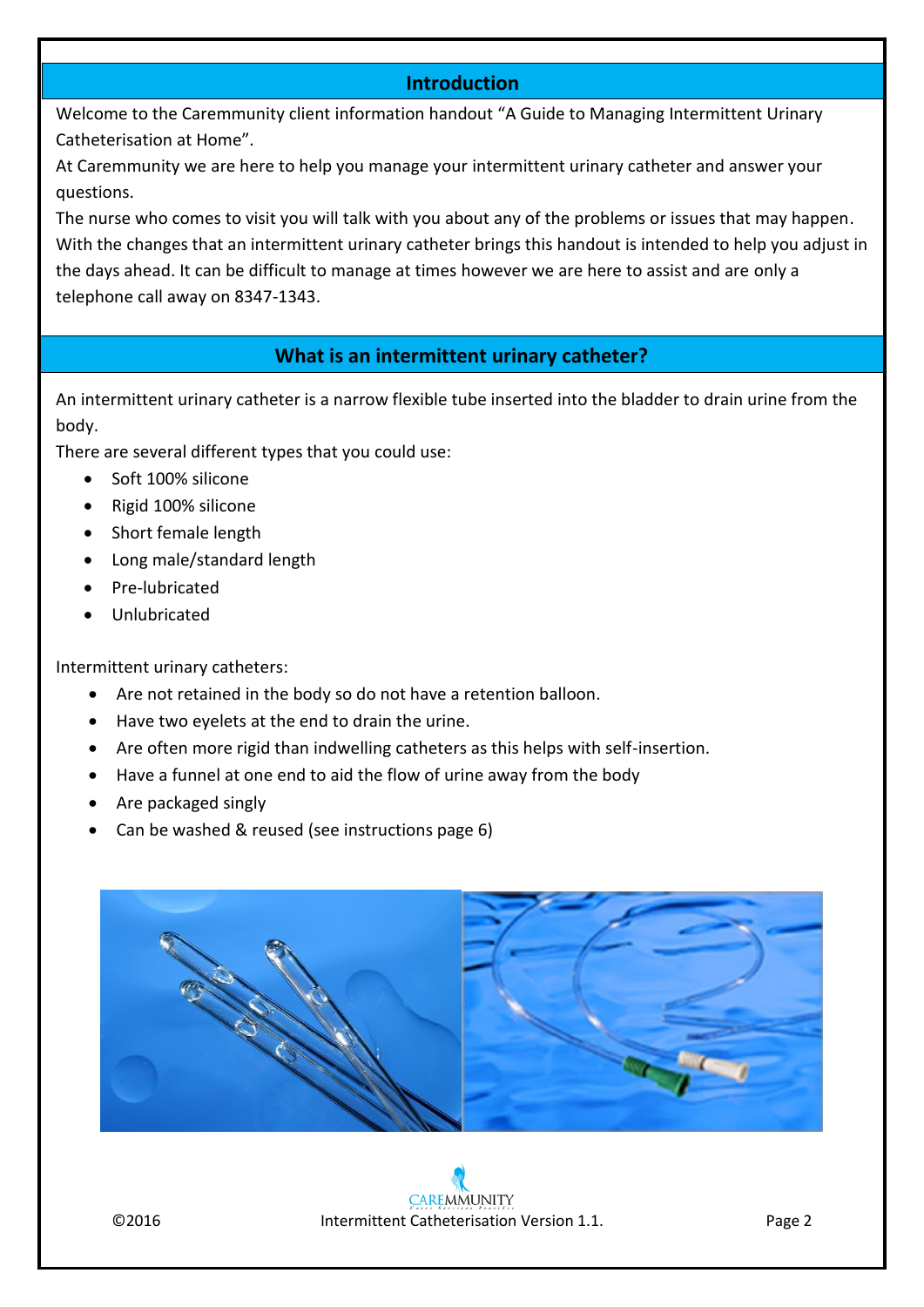# **What is intermittent urinary catheterisation?**

Intermittent catheterisation is the act of passing the narrow flexible tube into the bladder via the urethra or other continent urinary diversion.

The technique provides temporary relief and prevents the bladder from attaining urinary retention.

Clean self-intermittent catheterisation is the preferred option for bladder drainage as it prevents many of the problems normally seen with a permanent urinary catheter including:

- Infection
- Urethral erosion
- Catheter blockage
- Loss of independence

Clean self-intermittent catheterisation has many advantages including:

- Independence in care technique
- Reduced risk of infection
- Improved protection for the upper urinary system
- Reduced need for supplies & equipment
- Greater freedom to maintain sexual relationship
- Less negative impact on body image, sense of self & levels of social confidence
- Improved control of continence issues

Size is determined by several factors. A urinary catheter in the urethra should be the smallest possible to drain well. For females size 10-14 is best and for males 12-16 is best.

You can have a discussion with your nurse or doctor as to which is best for you.

Clean self-intermittent catheterisation should follow a set routine to make sure that your bladder is correctly emptied.

In the beginning you may be asked to keep a bladder diary to work out how much urine your bladder holds, how often you pass urine & how much urine is left behind. Once this is understood you can work out with your doctor or nurse how many times a day you will need to pass the intermittent urinary catheter.

# **Why do I need to do intermittent urinary catheterisation?**

You have been asked to perform intermittent catheterisation for one of a number of reasons:

- $\triangleright$  To bypass an obstruction
- $\triangleright$  Because your bladder muscle has stopped working

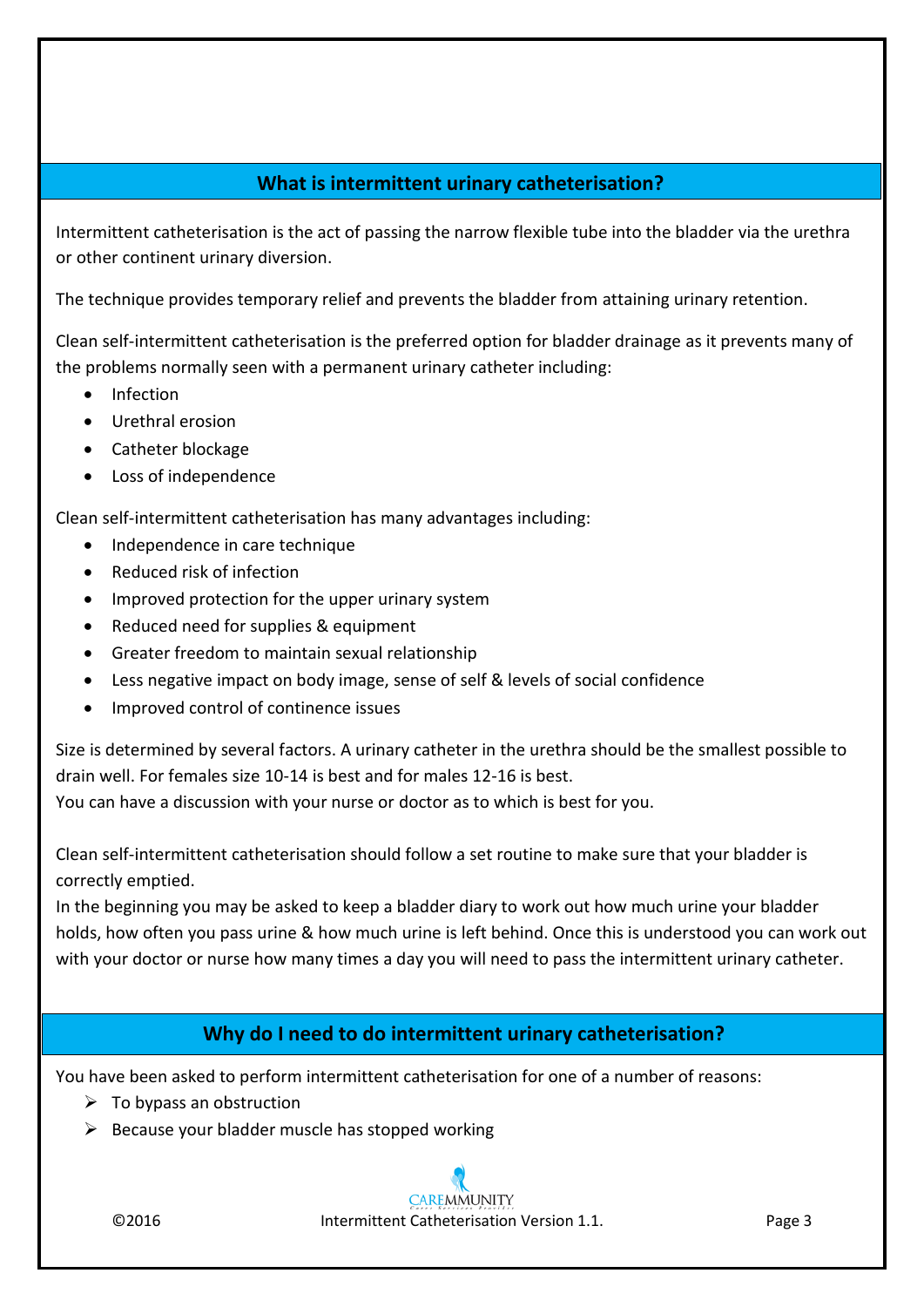- $\triangleright$  To empty the bladder prior to surgery
- $\triangleright$  To collect a sterile specimen of urine
- $\triangleright$  Following the birth of a baby
- $\triangleright$  Following surgery

It is important to discuss with your doctor why you have been asked to perform this procedure and how long it will continue.

# **How do I do intermittent urinary catheterisation?**

It is important to remember to follow a number of golden rules when performing this procedure. This will make sure that you reduce the chances of getting an infection or doing any damage.

#### **Equipment**

- **•** Intermittent catheter in the appropriate size
- Gel (unsterile)
- Wet wipes or warm wet face washer
- **•** Container to catch urine if performed on the bed

#### **Process**

- Wash your hands with soap & water
- Dry with a clean towel
- Open up the outer package of the catheter
- Coat the tip with gel. Leave catheter in the package & within easy reach
- Adopt the position that is comfortable & safe for you

#### For females:

- $\triangleright$  Use the non-dominant hand to part the labia
- $\triangleright$  With the dominant hand clean the vulva from front to back with either a wet wipe or wet face washer
- $\triangleright$  Using the same dominant hand grasp the catheter & gently insert into the opening of the urethra
- $\triangleright$  Advance the catheter until urine flows
- $\triangleright$  Once the urine stops flowing withdraw the catheter slowly until the bladder is empty
- $\triangleright$  Remove the catheter
- $\triangleright$  You may either wash & reuse the catheter or dispose of it in the garbage

#### For males

- $\triangleright$  Use the non-dominant hand to pull back the foreskin
- $\triangleright$  With the dominant hand clean the head of the penis with either a wet wipe or wet face washer
- $\triangleright$  Using the same dominant hand hold the penis upright towards the umbilicus. Grasp the catheter & gently insert into the opening of the urethra

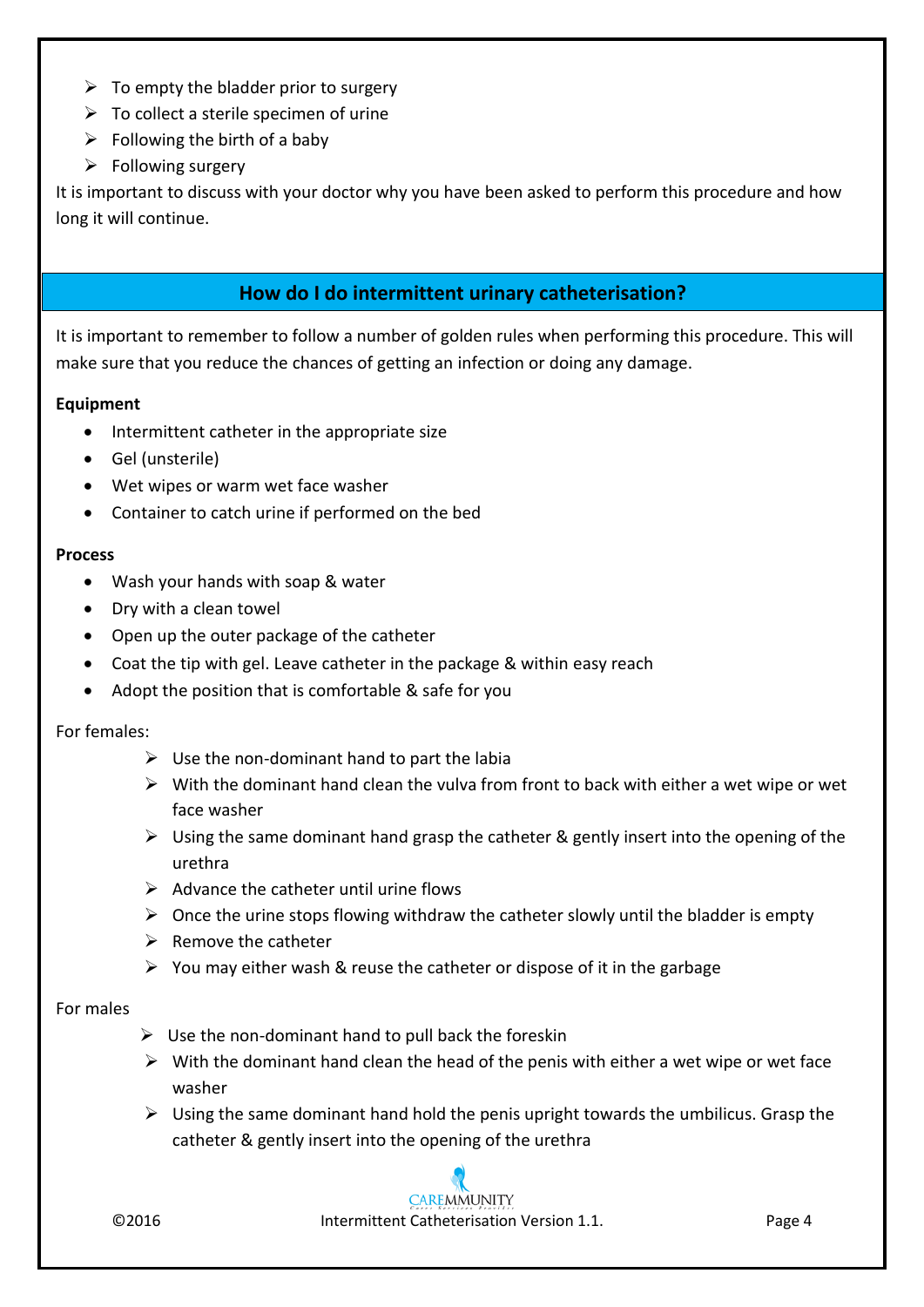- $\triangleright$  Advance until slight resistance is felt then lower penis away from the umbilicus
- $\triangleright$  Advance the catheter until urine flows
- $\triangleright$  Once the urine stops flowing withdraw the catheter slowly until the bladder is empty
- $\triangleright$  Remove the catheter
- $\triangleright$  You may either wash & reuse the catheter or dispose of it in the garbage

#### Females



#### Males

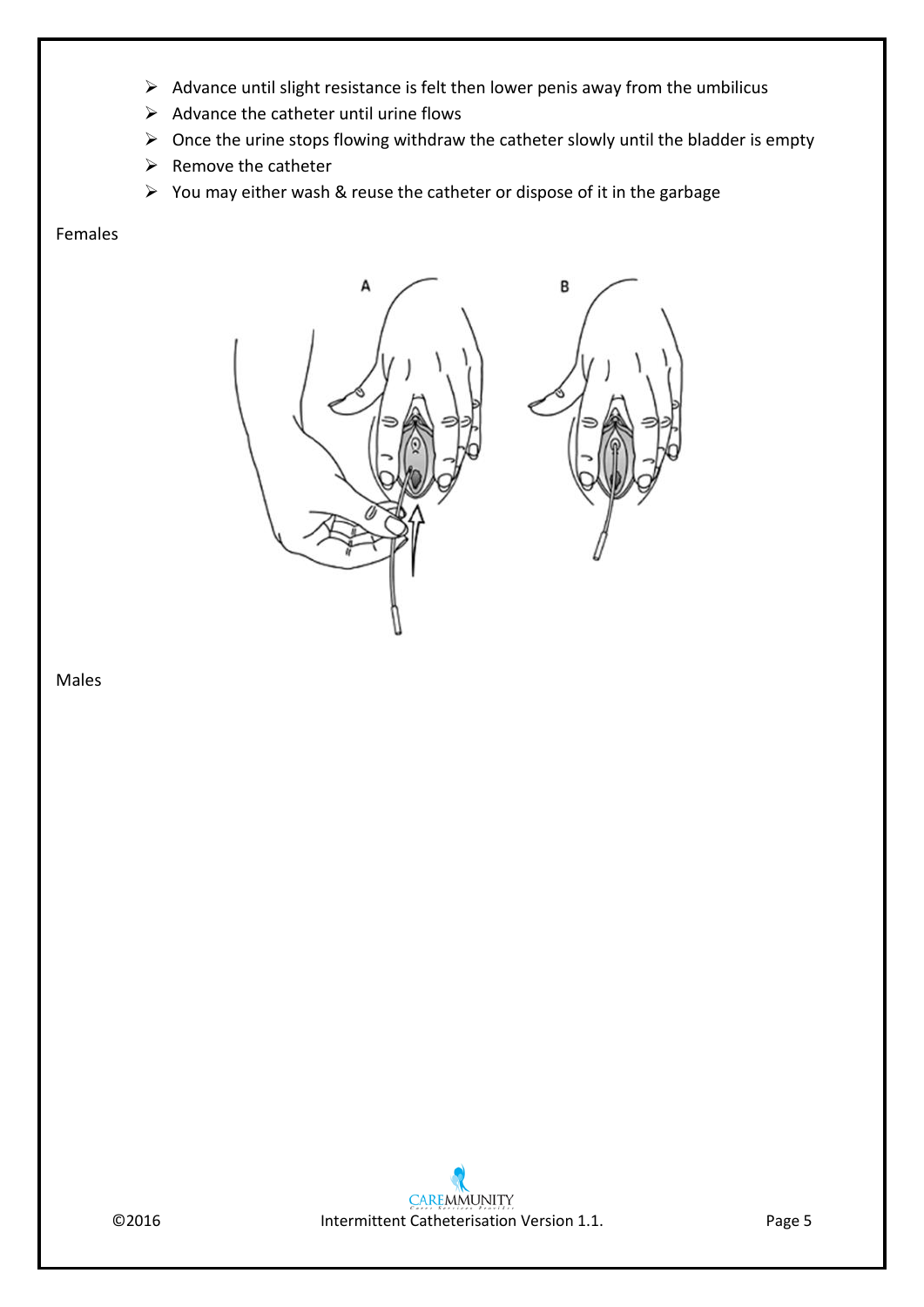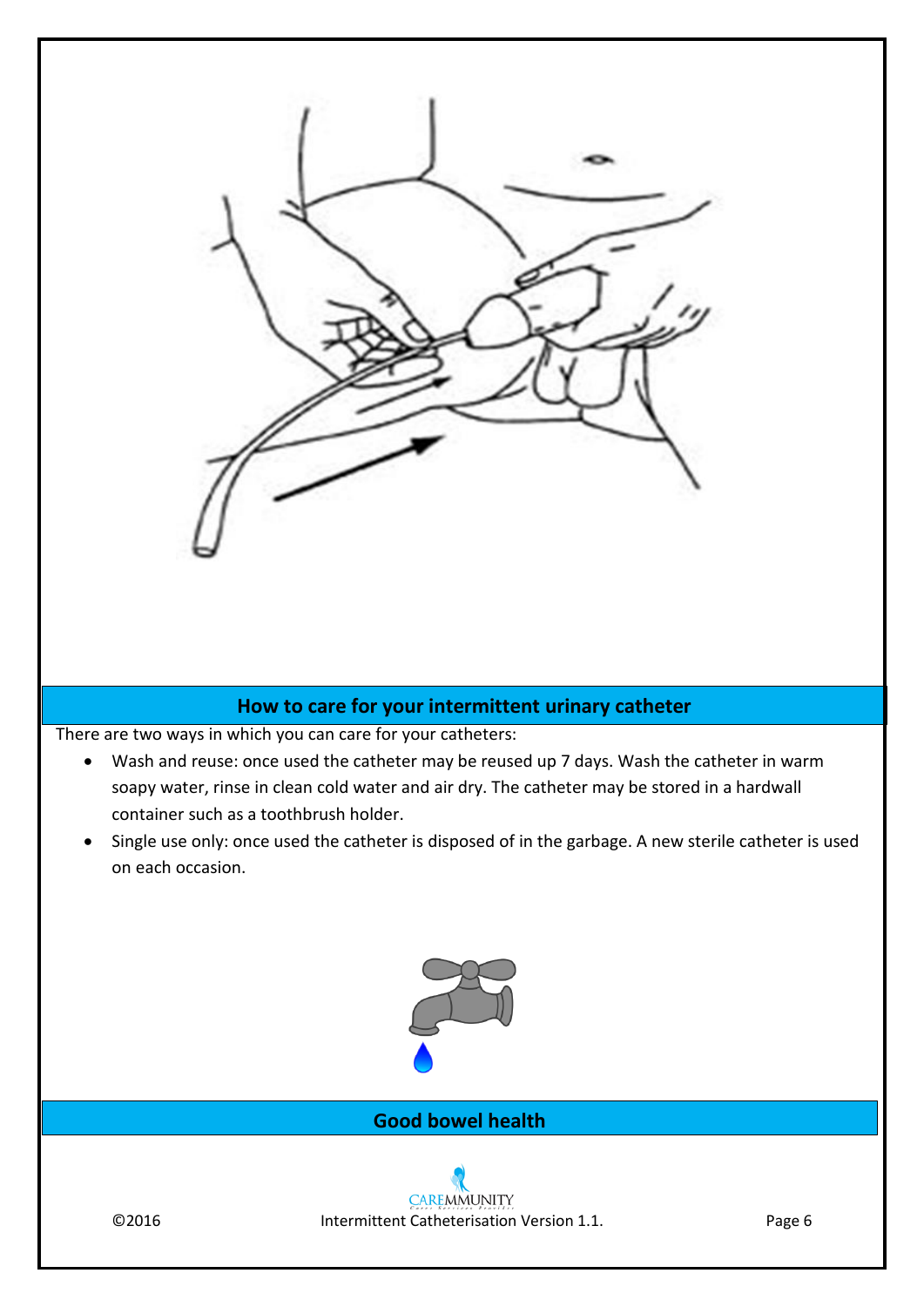When you use an intermittent urinary catheter it is important to make sure you do not become constipated. Some of the things that are important to remember to keep your bowel healthy are:

- Drink sufficient fluids throughout the day to meet your needs. See information below on how much is enough.
- Eat fruit and vegetables every day as recommended by the Heart Foundation (5 vegetables/2 fruit).
- Eat whole grains to provide bulk and fibre.
- Adopt a good toileting posture to help with bowel evacuation.



Knees higher than hips Lean forward and put elbows on knees Bulge abdomen Straighten spine

# **Good bladder health**

It is important to drink at least 1.5 -2 litres per day however if you have a fluid restriction advised by your Doctor you must not have more than this amount. A mix of fluids with mostly water is healthy. You will find it easier to drink fluids across the day however you do not need more than one glass of fluid at night. The amount of fluid you drink will depend on:

- How active you are
- How hot the weather is
- Your age
- Your general state of health
- The colour of your urine

# **Sexual Health, Body Image and Sense of Self**

It is not always easy to come to terms with doing this procedure.

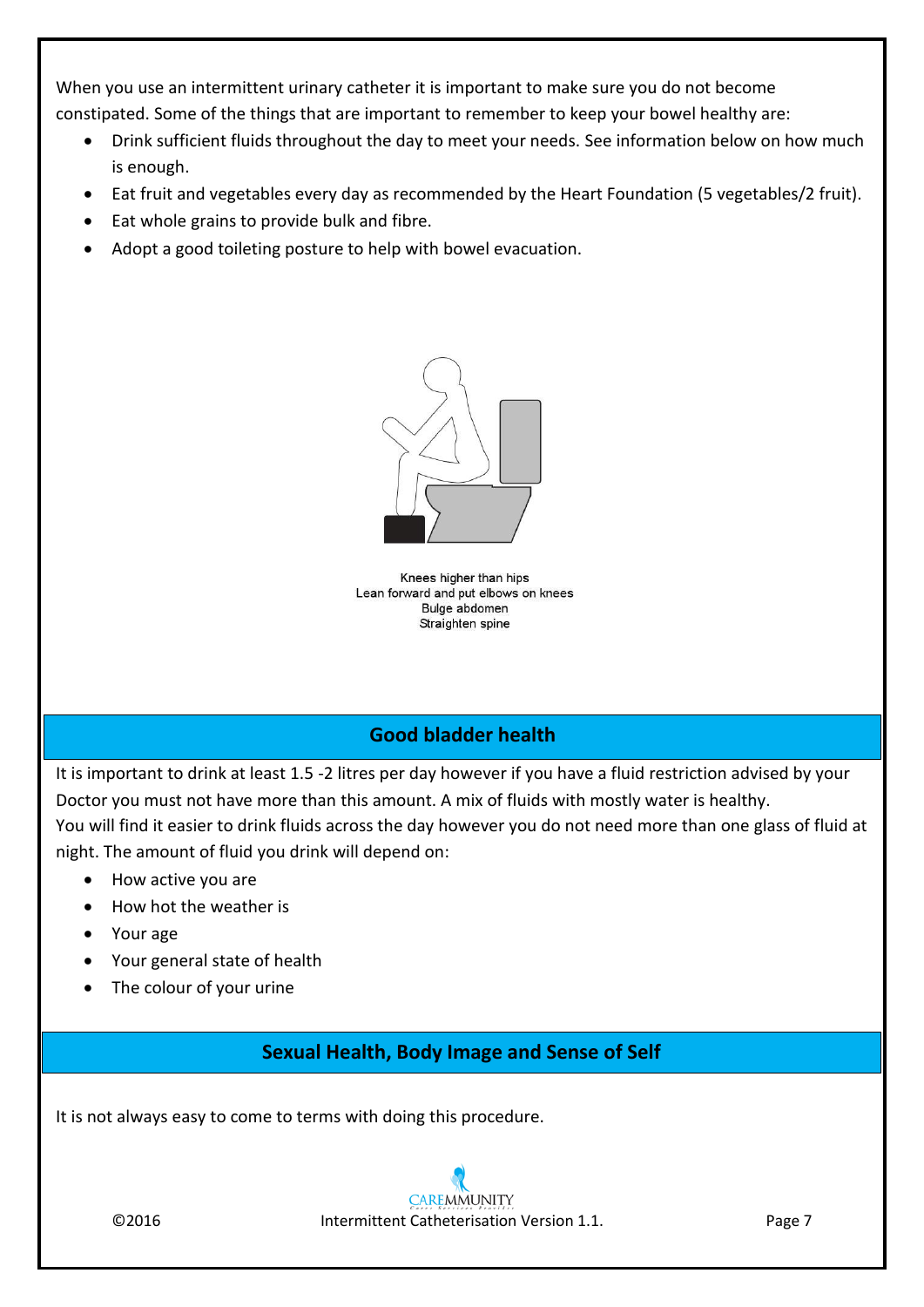Everyone has a strong sense about their body image and how they present to other people. It is often important how others perceive us, how we look or feel and the difference this makes to how we are able to socialise.

When something changes about us our sense of body image changes and we may feel less confident about ourselves.

It is important to understand how to manage this procedure to ensure that you do not become incontinent between each use of the catheter as this may cause embarrassment and discomfort. By following the tips and advice in this booklet you will be able to minimise any problems. This will help you feel more comfortable and confident.

You may still be sexually active and want to continue this relationship. For some couples the procedure can be incorporated into foreplay as it is important to empty the bladder before intercourse.

As your catheter is an intermittent one you do not need to take any special precautions during sex.

If you require any more information it is important to speak to your nurse or doctor.



# **Troubleshooting**

Got a problem? Try some of these tips below to sort the problem out. Contact your doctor or nurse for assistance if these are unsuccessful.

| Problem               | <b>Reasons</b>                            | <b>Answer</b>                       |
|-----------------------|-------------------------------------------|-------------------------------------|
| Urine is not draining | Is the catheter inserted into the urethra | Gently insert the catheter further  |
|                       | far enough.                               | into the bladder until urine starts |
|                       |                                           | to flow. If pain or bleeding occurs |
|                       |                                           | STOP. Contact your doctor or        |
|                       |                                           | nurse for advice immediately.       |
|                       | Are you constipated?                      | Speak with you nurse or doctor      |
|                       |                                           | about your bowels you may need      |
|                       |                                           | a suppository.                      |